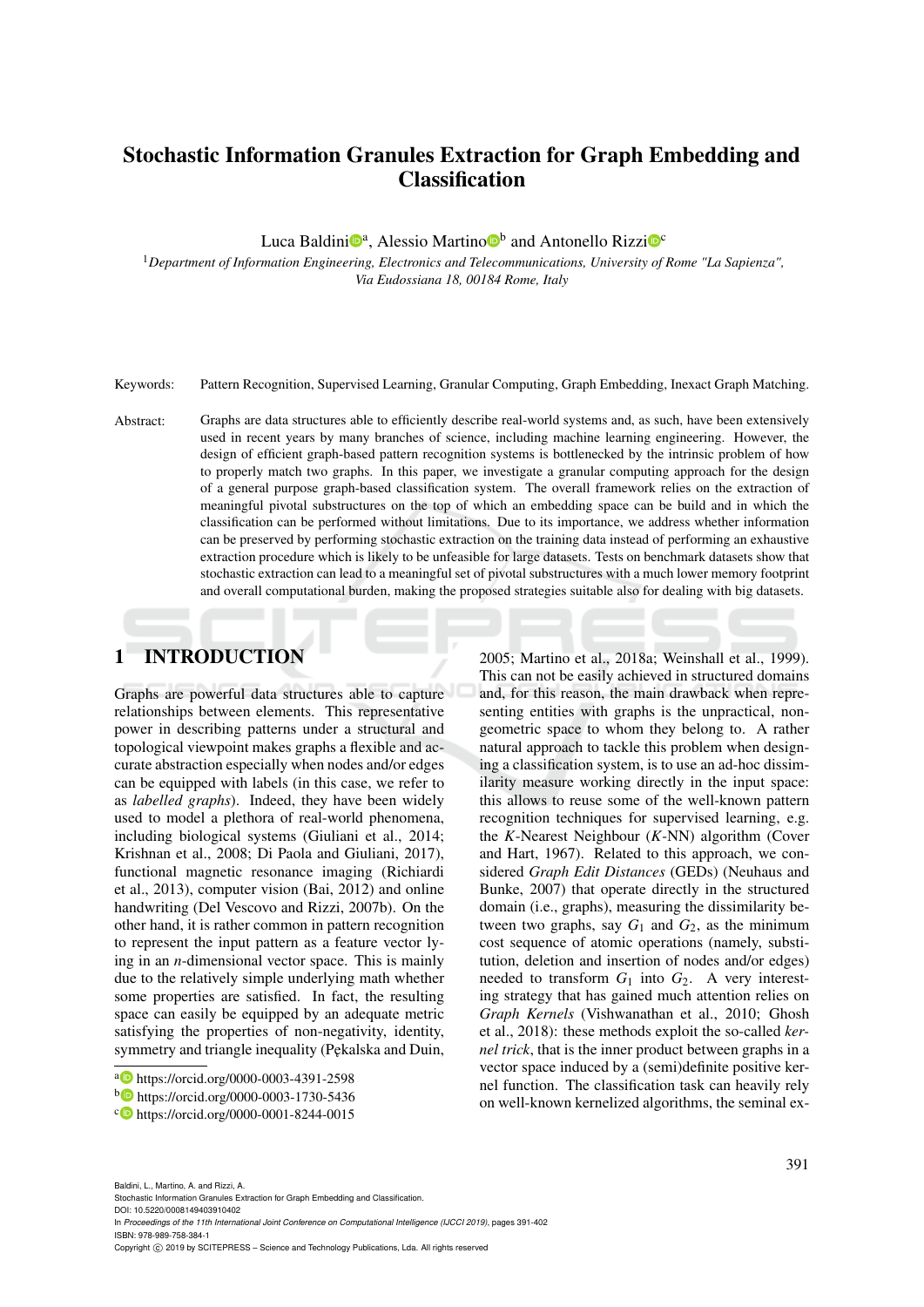ample being Support Vector Machines (Cortes and Vapnik, 1995). The last method, that is closely related to this work, is *Graph Embedding*. In this approach, the input pattern from the structured graphs domain *G* is mapped into an embedding space *D*. Clearly, the designing of the mapping function  $\phi : G \to \mathcal{D}$  with  $D \subseteq \mathbb{R}^m$  is crucial in this procedure and some effort must be ensured to fill the informative and semantic gap between the two domains. For this purpose, a Granular Computing (Bargiela and Pedrycz, 2008) approach based on the extraction of *information granules* together with *symbolic histograms* (Del Vescovo and Rizzi, 2007a) can be pursued in order to obtain an efficient mapping function able to reflect the information carried by the structured data into the vector space. This method allows the use of common classification and data-driven systems and can achieve not only performance similar to the state-of-art classifiers (Bianchi et al., 2014a), but can also provide useful information through the extracted granules, as they are human-interpretable. Unfortunately, an heavy computational effort is necessary and often, as the dataset size increases, the problem may become unfeasible, especially under the memory footprint viewpoint.

In this paper, starting from the classification system developed by (Bianchi et al., 2014a), we explore an alternative approach for substructures extraction that will be used to synthesize the *alphabet*, i.e. the set of information granules on the top of which the embedding space is built. In particular, a lighter stochastic procedure has been developed and compared to exhaustive method from (Bianchi et al., 2014a); this procedure takes advantage of Breadth First Search (BFS) and Depth First Search (DFS) algorithms for graph traversing.

This paper is organized as follows: in Section 2 we give an overview of Granular Computing both as an information processing paradigm and as a framework in order to build data-driven classification systems for structured data; in Section 3 we introduce GRALG, the graph-based classification system core of this work, highlighting the improvements with respect to its original implementation. Section 4 regards computational results both in terms of performances and computational burden with respect to the original implementation and, finally, Section 5 draws some conclusions and future directions.

## 2 EMBEDDING VIA DATA GRANULATION

Granular Computing is often described as a humancentered information processing paradigm (Howard

and Lieberman, 2014; Yao, 2016) based on formal mathematical entities known as *information granules* (Han and Lin, 2010; Bargiela and Pedrycz, 2006). The human-centered computational concept in soft computing and computational intelligence was initially developed by Lofti Zadeh through fuzzy sets (Zadeh, 1979) that exploits human-inspired approaches to deal with uncertainties and complexities in data. The process of 'granulation', intended as the extraction of meaningful aggregated data, mimics the human mechanism needed to organize complex data from the surrounding environment in order to support decision making activities and describe the world around (Pedrycz, 2016). For this reason, Granular Computing can be defined as a framework for analyzing data in complex systems aiming to provide human interpretable results (Livi and Sadeghian, 2016).

The importance of information granules resides in the ability to underline properties and relationships between data aggregates. Specifically, their synthesis can be achieved by following the *indistinguishability rule*, according to which elements that show enough similarity, proximity or functionality shall be grouped together (Zadeh, 1997). With this approach, each granule is able to show homogenous semantic information from the problem at hand (Pedrycz, 2010). Furthermore, data at hand can be represented using different levels of 'granularity' and thus different peculiarities of the considered system can emerge (Yao, 2008; Pedrycz and Homenda, 2013; Yao and Zhao, 2012; Wang et al., 2017; Yang et al., 2018). When analyzing a system with high level of detail, one shall expect a huge number of very compact information granules since, straightforwardly, finer details are of interest. On the other hand, the level of abstraction increases when decreasing the granularity level: as a result, one shall expect a lower number of very populated, yet less compact, information granules. Depending on this resolution, a problem may exhibit different properties and different atomic units that show different representations of the system as a whole. Clearly, an efficient and automatic procedure to select the most suitable level of abstraction according to both the problem at hand and the data description is of utmost importance.

A mainstream approach in order to synthesize a possibly meaningful set of information granules can be found in data clustering. Since its direct connection with the concept of 'granules-as-groups', cluster analysis has been widely explored in the context of granular computing (Pedrycz, 2005; Pedrycz, 2013). When designing a clustering method for information granules synthesis, the parameters of the algorithm must be tuned in an appropriate way in order to select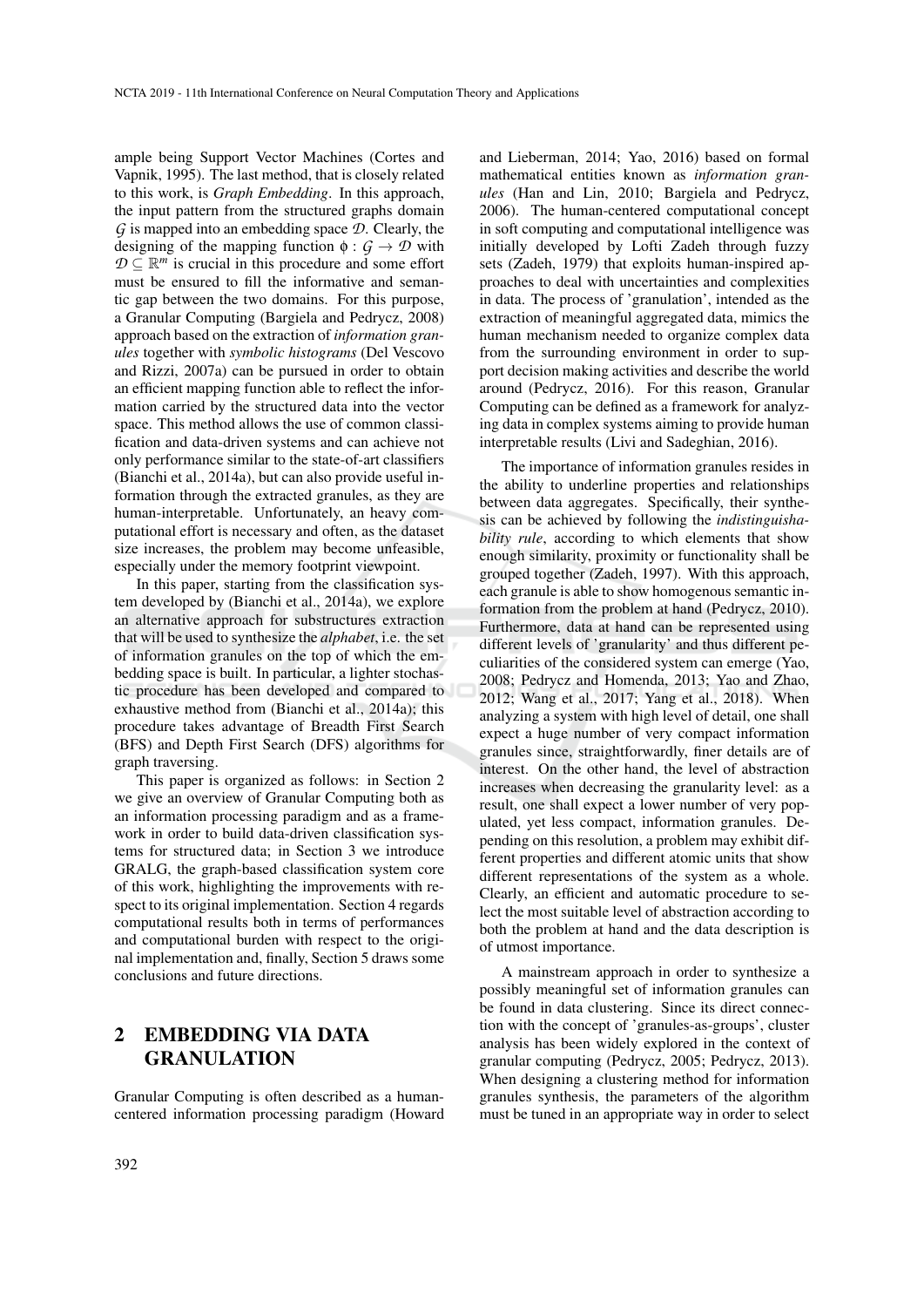the relevant features at a suitable resolution (granularity) for the problem at hand. According to (Ding et al., 2015), typically three main factors can impact the resulting data partitioning: (dis)similarity measure, threshold parameter and cluster representatives. The *threshold* defines whether a given pattern belongs or not to a specific cluster. In our point of view, this threshold changes the granularity and therefore the level of detail considered. A typical clustering algorithm that endows a threshold in order to determine pattern-to-cluster assignments is the Basic Sequential Algorithmic Scheme (BSAS) (Theodoridis and Koutroumbas, 2008) that performs a so-called free clustering procedure, i.e. the number of clusters shall not be defined a-priori as in other data clustering paradigms, notably *k*-clustering (Martino et al., 2017; Martino et al., 2018b; Martino et al., 2019). Varying the threshold parameter impacts on how patterns will be aggregated into clusters. A suitable *(dis)similarity function* is in charge to measure the (dis)similarity in order to aggregate data entities in a proper manner. Since the clustering procedure is usually performed in the input (structured) domain, not only the (dis)similarity measure, but also the *cluster representative* shall be tailored accordingly. In order to represent clusters in structured domains, the medoid (also called MinSOD) is usually employed (Del Vescovo et al., 2014) mainly due to the following reason: its evaluation relies only on pairwise dissimilarities between patterns belonging to the cluster itself, without any algebraic structures that can not be defined in non-geometric spaces (Martino et al., 2017). The clusters representatives from the outcoming partition can be considered as symbols belonging to an *alphabet*  $A = \{s_1, \ldots, s_m\}$ : these symbols are the pivotal granules on the top of which the embedding space can be built thanks to the *symbolic histograms* paradigm. According to the latter, each pattern can be described as an *m*-length integer-valued vector which counts in position *i* the number of occurrences of the *i*<sup>th</sup> symbol drawn from the alphabet. The embedding space can finally be equipped with algebraic structures such as the Euclidean distance or the dot product and standard classification systems can be used without limitations.

## 3 THE GRALG CLASSIFICATION **SYSTEM**

GRALG (GRanular computing Approach for Labelled Graphs) is a general purpose classification system suitable for dealing with graphs and based on Granular Computing. GRALG has been originally proposed in (Bianchi et al., 2014a) and lately successfully applied in the context of image classification (Bianchi et al., 2014b; Bianchi et al., 2016). In this Section, the main blocks of the system are described separately (Sections 3.1–3.4), along with the way they cooperate in order to perform the training (Section 3.5) and testing phases (Section 3.6).

## 3.1 Extractor

The goal of this block regards the extraction of substructures from the input set  $S \subset G$ . In the original GRALG implementation, this procedure used to compute exhaustively the set of possible subgraphs from any given graph  $G \in S$ . The maximum order  $o$ , namely the maximum number of vertices for all subgraphs, is an input parameter which must be defined by the end-user. Obviously, the complexity of the procedure strongly depends on this parameter: in fact, the asymptotically combinatorial behaviour of an exhaustive extraction makes this method unfeasible for large graphs and/or for high value of *o*, both in terms of running time and memory usage. The procedure used to expand each node of a given graph to a possible subgraph of order 2, caching in memory the resulting substructures, and then expanding and storing them iteratively until the desired maximum order *o* is reached. At the end of the extraction procedure, the resulting set of substructures  $S^g$  is returned.

### 3.1.1 Random Subgraphs Extractor based on LOCBFS and DFS BLICATIONS

The new procedure randomly draws a graph  $G \in S$ and then selects a seed node  $v \in G$  for a traversal strategy based on either BFS or DFS in order to extract a subgraph. Both the extractions (graph *G* from *S* and node  $\nu$  from  $\vec{G}$ ) are performed with uniformly random distribution. Alongside *o* (maximum subgraph order), a new parameter *W* determines the cardinality of  $S^g$ .

| Algorithm 1: Random Extractor.                                       |     |
|----------------------------------------------------------------------|-----|
| EXTRACTRND(Graph<br>procedure                                        | Set |
| $S = \{G_1, \ldots, G_n\}$ with $G = \{\psi, \mathcal{L}\}\$ , W max |     |
| size of subgraphs set, empty set of subgraphs $S^g$ , o              |     |
| max order of extracted subgraph)                                     |     |
| while $ S^g  \leq W$ do                                              |     |
| for <i>order</i> = 1 to <i>o</i> do                                  |     |
| Random extract a graph G from $\mathcal S$                           |     |
| Random extract a vertex $\nu$ from $\nu$                             |     |
| $g = \text{EXTRACT}(G, v, order)$                                    |     |
| $S^g = S^g \cup g$                                                   |     |
| <b>return</b> Subgraph Set $S^g$ with $ S  = W$                      |     |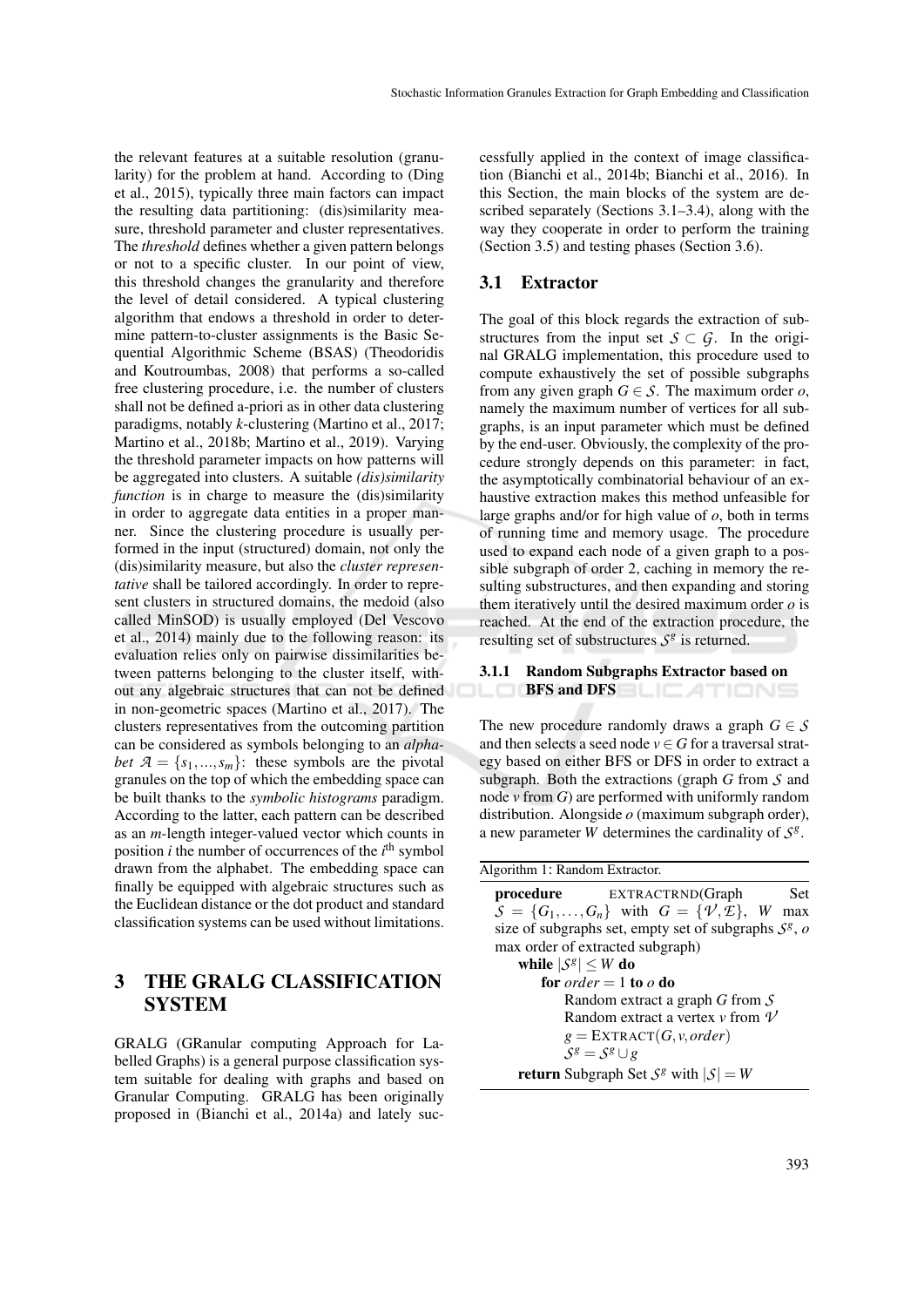Algorithm 1, which summarizes this procedure, relies on a procedure called EXTRACT (separately described in Algorithm 2) that performs a graph traverse using one of the two well-known algorithms:

- Breadth First Search: Starting from a node *v*, BFS performs a traverse throughout the graph exploring first the adjacent nodes of  $\nu$ , namely those with unitary distance, and then moving farther only after the neighbourhood is totally discovered. A First-In-First-Out policy is in charge to organize the list of neighbours for the considered vertex, in order to give priority to adjacent nodes. The algorithm can be summerized as follow:
	- 1. Select the starting vertex *v*.
	- 2. Push *v* in a queue list *Q*.
	- 3. Pop *u* the first element of the queue from *Q*.
	- 4. For each neighbour *s* of *u*, push *s* to *Q* if *s* is not mark as *visited*.
	- 5. Mark *u* as a *visited* vertex.
	- 6. Repeat 3-5 until *Q* is empty.
- Depth First Search: In this strategy, a given graph is traversed starting from a seed vertex *v*, but unlike the BFS search, the visit follows a path with increasingly distance from *v* and backtracks only after all the vertices from the selected path are discovered. A Last-In-First-Out policy is in charge to organize the list of neighbours for the considered vertex, in order to visit in-depth vertices first. The steps of the algorithm are: HNC
	- 1. Select the starting vertex *v*.
	- 2. Push *v* in a stack list *S*.
	- 3. Pop *u* the last element from stack *S*.
	- 4. For each neighbour *s* of *u*, push *s* in *S* if *s* is not marked as *visited*.
	- 5. Mark *u* as *visited*.
	- 6. Repeat 3-5 until *S* is empty.

| Algorithm 2: BFS/DFS graph extraction. |  |  |  |
|----------------------------------------|--|--|--|
|----------------------------------------|--|--|--|

| <b>procedure</b> EXTRACT(Graph $G$ , Vertex $v$ , order ac-               |
|---------------------------------------------------------------------------|
| tual order of extracted subgraph)                                         |
| graph g of vertex $\mathcal{V}_g$ and $\mathcal{I}_g$ initially empties   |
| repeat                                                                    |
| $\{\mathcal{V}_{g}, \mathcal{F}_{g}\} \leftarrow$ BFS/DFSsearch with seed |
| node $\nu$                                                                |
| <b>until</b> $ \mathcal{V}_g $ = order                                    |
| $g = \{\mathcal{V}_g, \mathcal{E}_g\}$                                    |
| return $g$                                                                |
|                                                                           |

In Algorithm 2, these methods are employed to populate the set of vertices  $V_g$  and edges  $\mathcal{L}_g$  for the subgraph *g*: a vertex is added to  $\mathcal{V}_g$  as soon as it is marked

as *visited*, whereas an edge is added to  $\mathcal{L}_g$  by considering the current and the last visited vertices.

#### 3.2 Granulator

This module is in charge to compute the alphabet symbols *A* starting from the subgraphs belonging to the set  $S^g$ , as returned by the *Extractor* defined in Algorithm 1. The information granules are synthesized by performing the BSAS clustering algorithm on  $S^g$ . The BSAS algorithm relies on two parameters *Q* and θ, respectively the maximum number of allowed clusters and a threshold dissimilarity below which a pattern can be included in its nearest cluster<sup>1</sup>. Regarding θ, it is worth noting that different values lead to different partitions and a binary search is deployed to generate an ensemble of partitions, each of which is obtained with a different value for θ. For every cluster  $C$  in the resulting partitions, a cluster quality index  $F(\mathbf{C})$  is defined as:

$$
F(\mathbf{C}) = \eta \cdot \Phi(\mathbf{C}) + (1 - \eta) \cdot \Theta(\mathbf{C}) \tag{1}
$$

where the two terms  $\Phi(C)$  and  $\Theta(C)$  are defined respectively as:

$$
\Phi(\mathbf{C}) = \frac{1}{|\mathbf{C}| - 1} \sum_{i} d(g^*, g_i)
$$
 (2)

$$
\Theta(\mathbf{C}) = 1 - \frac{|\mathbf{C}|}{|\mathcal{S}_tr^g|} \tag{3}
$$

where, in turn,  $g^*$  is the representative of cluster  $C$ and  $g_i$  the  $i^{\text{th}}$  pattern in the cluster. In other words, the quality index (1) sees a convex linear combination between the *compactness* Φ(C) and the *cardinality* Θ(C), weighted by a parameter  $η \in [0,1]$ . From Section 2,  $g^*$  is the MinSOD of cluster  $C$ , defined as the element that minimizes the sum of pairwise distances with respect to all other patterns in the cluster. The dissimilarity measure driving both Eq. (2) and the overall clustering procedure is defined as a weighted GED, described in details in Section 3.2.1. Eq. (1) needs to be evaluated for all clusters in the partitions (regardless of the corresponding  $\theta$ ), yet only representatives belonging to clusters whose quality index is above a threshold  $\tau_F$  are eligible to be included in *A*: in this way, only well-formed clusters (i.e., compact and populated) are considered.

#### 3.2.1 Dissimilarity Measure and Inexact Graph Matching

The core dissimilarity measure in GRALG is a weighted GED, which is based on the same ratio-

<sup>&</sup>lt;sup>1</sup>If a pattern cannot be included in one of the available clusters, it can be used to initialize a new cluster, provided that the number of already-available clusters is below *Q*.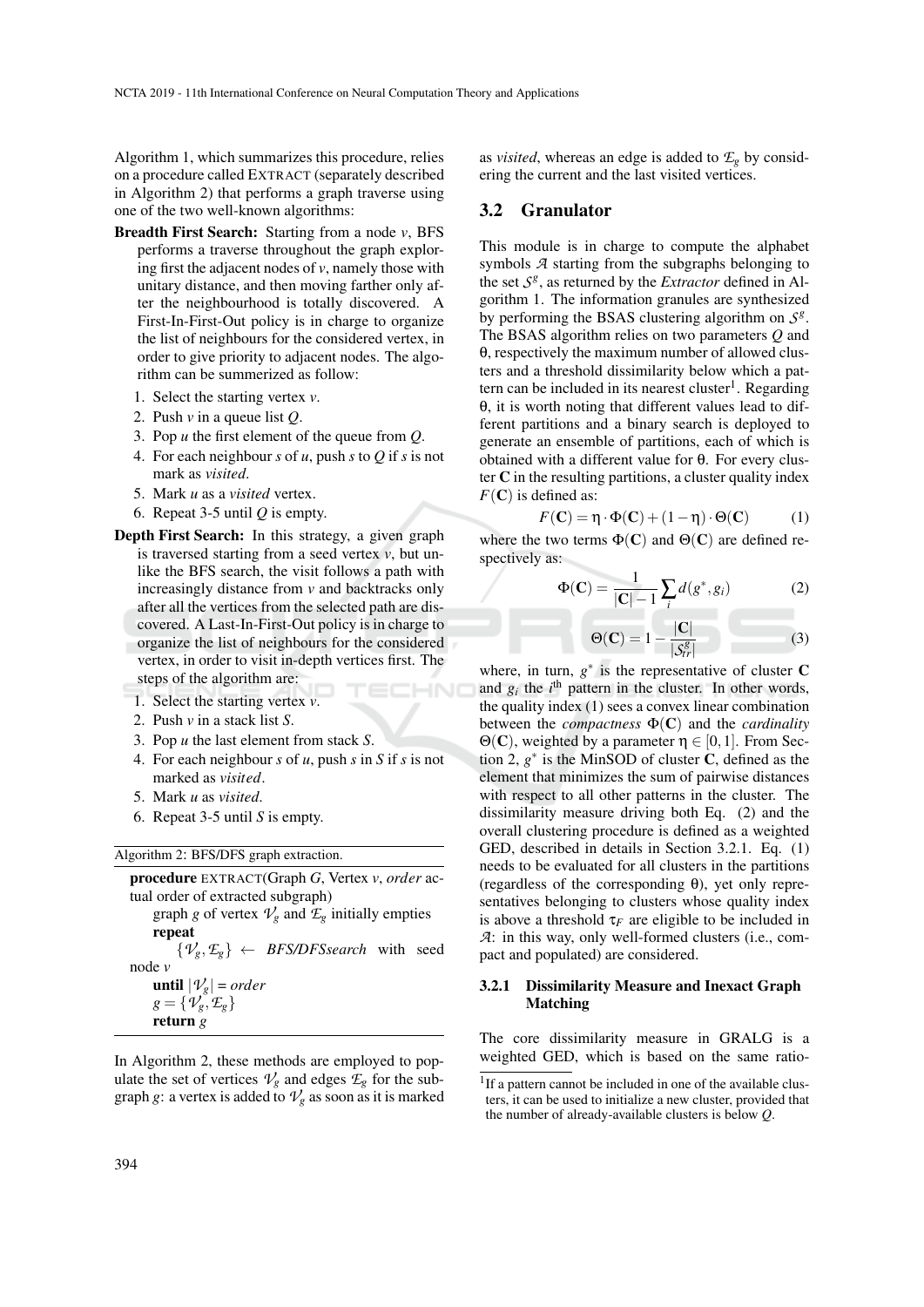nale behind other well-known edit distances, such as the Levenshtein distance between strings (Cinti et al., 2019). Accordingly, it is possible to define some edit operations on graphs: deletion, insertion, substitution of both nodes and edges. Each of these operations can be possibly associated to a weight in order to tune the penalty induced by a particular transformation. In GRALG, six weights for edit operations are taken into account in order to establish the importance of substitutions, deletions and insertions for vertices and edges.

Formally speaking, the GED between *G*<sup>1</sup> and *G*<sup>2</sup> can be defined as a function  $d: G \times G \rightarrow \mathbb{R}$ , such that:

$$
d(G_1, G_2) = \min_{(e_1, \dots, e_k) \in X(G_1, G_2)} \sum_{i=1}^{k} c(e_i)
$$
 (4)

where  $X(G_1, G_2)$  is the (possibly infinite) set of prospective edit operations needed to transform the two graphs into one another. Obviously, defining the costs  $c(\cdot)$  for edit operations is the crucial facet in any GED. The optimal match described in Eq. (4) is unpractical due to exponential complexity (Bunke and Allermann, 1983; Bunke, 1997; Bunke, 2000; Bunke, 2003), thus a suitable algorithm for a suboptimal search is mandatory (Tsai and Fu, 1979). In light of these observations, let us now describe the dissimilarity measure used in GRALG.

Let  $G_1 = (\mathcal{V}_1, \mathcal{E}_1, \mathcal{L}_v, \mathcal{L}_e), G_2 = (\mathcal{V}_2, \mathcal{E}_2, \mathcal{L}_v, \mathcal{L}_e)$ be two fully labelled graphs with nodes and edges labels set  $L_v$  and  $L_e$  and let  $o_1 = |\mathcal{V}_1|, o_2 = |\mathcal{V}_2|,$  $n_1 = |\mathcal{E}_1|, n_2 = |\mathcal{E}_2|$  be the number of nodes and edges in the two graphs, respectively. For the sake of generalization, the two graphs are likely to have different sizes, hence we suppose  $o_1 \neq o_2$  and  $n_1 \neq n_2$ . Further, let us define suitable dissimilarity measures between vertices and edges, respectively  $d_v^{\pi_v}$ :  $\mathcal{L}_v \times \mathcal{L}_v \to \mathbb{R}$  and  $d_e^{\pi_e}: L_e \times L_e \to \mathbb{R}$ , possibly depending on some parameters  $π<sub>ν</sub>$  and  $π<sub>e</sub>$  (Wang and Sun, 2015; Di Noia et al., 2019). The strategy adopted in GRALG is called *node Best Match First* (nBMF) (Bianchi et al., 2016): by following a greedy strategy, nBMF matches most similar nodes first and then matches edges induced by those pairs. The procedure can be divided in two consecutive routines called VERTEX NBMF and EDGE NBMF, respectively.

Let us start from the former, technically described in Algorithm 3. The first node from  $\mathcal{V}_1$  is selected and matched with the most similar node from  $\mathcal{V}_2$  according to  $d_v^{\pi_v}$ . This pair is included in the set of node matches  $M$ . Nodes involved in the pair are then removed from their respective sets and the procedure iterates until either  $V_1$  or  $V_2$  is empty. In terms of edit operations, each match counts as a (node) substitution and the overall cost associated to nodes sub-

stitutions is given by the sum of their respective dissimilarities. The overall cost for nodes insertions and deletions is strictly related to the difference between the two orders. Specifically, if  $o_1 > o_2$ , then we consider  $(o_1 - o_2)$  node insertions. Conversely, if  $o_1 < o_2$ , then we consider  $(o_2 - o_1)$  node deletions.

| Algorithm 3: Node Best Match First Routine 1.                                               |
|---------------------------------------------------------------------------------------------|
| <b>procedure</b> VERTEX NBMF $(G_1, G_2)$<br>1:                                             |
| $minDissimilary \leftarrow \infty$<br>2:                                                    |
| $\mathcal{M} \leftarrow \emptyset$<br>3:                                                    |
| $c_{node}^{sub} = 0$<br>4:                                                                  |
| 5:<br>repeat                                                                                |
| Select a node $v_a \in V_1$<br>6:                                                           |
| for all nodes $v_b \in V_2$ do<br>7:                                                        |
| <b>if</b> $d_{\nu}^{\pi_{\nu}}(v_a, v_b) \leq minDissimilarity$ then<br>8:                  |
| $minDissimilarity = d_v^{\pi_v}(v_a, v_b)$<br>g.                                            |
| $V_1 = V_1 \setminus v_a$ and $V_2 = V_2 \setminus v_b$<br>10:                              |
| append $(v_a, v_b) \rightarrow M$<br>11:                                                    |
| $c_{node}^{sub}$ += minDissimilarity<br>12:                                                 |
| until $V_1 = \emptyset \vee V_2 = \emptyset$<br>13:                                         |
| 14:<br>if $o_1 > o_2$ then                                                                  |
| $c_{node}^{ins} = (o_1 - o_2)$<br>15:                                                       |
| else if $o_1 < o_2$ then<br>16:                                                             |
| $c_{node}^{del} = (o_2 - o_1)$<br>17:                                                       |
| <b>return</b> $\mathcal{M}$ , $c_{node}^{sub}$ , $c_{node}^{ins}$ , $c_{node}^{del}$<br>18: |
|                                                                                             |

Now the procedure moves towards edges (Algorithm 4). For each pair of nodes in *M* , the procedure checks whether an edge between the two nodes exists in both  $\mathcal{E}_1$  and  $\mathcal{E}_2$ : if so, this counts as an edge substitution and its cost is given by the dissimilarity between edges according to  $d_e^{\pi_e}$ . Conversely, if the two nodes are connected on  $G_1$  only, this counts as an edge insertion; if the two nodes are connected on  $G_2$  only, this counts as an edge deletion.

|                | Algorithm 4: Node Best Match First Routine 2.                                                |
|----------------|----------------------------------------------------------------------------------------------|
|                | 1: <b>procedure</b> EDGE NBMF $(G_1, G_2)$                                                   |
| 2:             | for all $(v_a, v_b) \in M$ from VERTEX NBMF do                                               |
| $\mathbf{3}$ : | if $\exists e_a \in \mathcal{E}_1, e_b \in \mathcal{E}_2 \mid e_a = (v_a, v_b) \wedge e_b =$ |
|                | $(v_a, v_b)$ then                                                                            |
| 4:             | $c_{edge}^{sub}$ + = $d_e^{\pi_e}(e_a, e_b)$                                                 |
| 5:             | else if $\exists e_a \in \mathcal{L}_1   e_a = (v_a, v_b)$ then                              |
| 6:             | $c_{\text{edge}}^{\text{ins}} \rightarrow 1$                                                 |
| 7:             | else if $\exists e_b \in \mathcal{F}_2   e_b = (v_a, v_b)$ then                              |
| 8:             | $c_{\text{edge}}^{\text{del}} \rightarrow 1$                                                 |
| 9:             | <b>return</b> $c_{edge}^{sub}$ , $c_{edge}^{ins}$ , $c_{edge}^{del}$                         |

By defining  $c_{edge}^{sub}$ ,  $c_{edge}^{ins}$ ,  $c_{edge}^{del}$ ,  $c_{node}^{sub}$ ,  $c_{node}^{ins}$ ,  $c_{node}^{del}$  as the overall edit costs on nodes and edges and by defining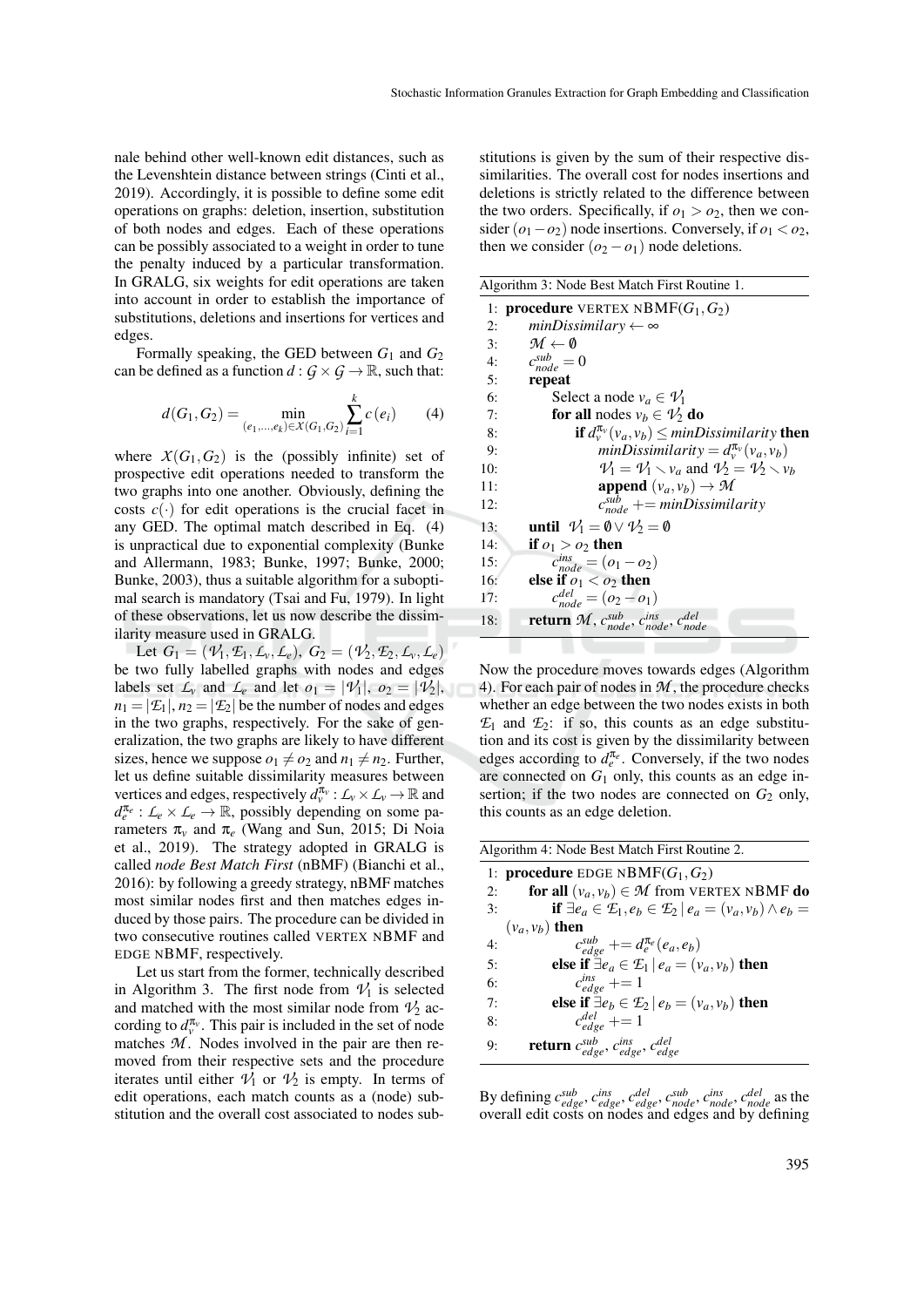*w sub node*, *w sub edge*, *w ins node*, *w ins edge*, *w del node*, *w del edge* as the aforementioned non-negative six weights which reflect the importance of the three atomic operations (insertion, deletion, substitutions) on nodes and edges, the total dissimilarity measures on vertices and edges of *G*<sup>1</sup> and  $G_2$ , say  $d_{\mathcal{V}}(\mathcal{V}_1, \mathcal{V}_2)$  and  $d_{\mathcal{E}}(\mathcal{E}_1, \mathcal{E}_2)$ , are respectively computed as:

$$
d_{\mathcal{V}}(\mathcal{V}_1, \mathcal{V}_2) = w_{node}^{sub} \cdot c_{node}^{sub} + w_{node}^{ins} \cdot c_{node}^{ins} + w_{node}^{del} \cdot c_{node}^{del}
$$
  

$$
d_{\mathcal{L}}(\mathcal{E}_1, \mathcal{E}_2) = w_{edge}^{sub} \cdot c_{edge}^{sub} + w_{edge}^{ins} \cdot c_{edge}^{ins} + w_{edge}^{del} \cdot c_{edge}^{del}
$$
 (5)

In order to avoid skewness due to the different sizes between  $G_1$  and  $G_2$ , the latter can be normalized as follows:

$$
d'_{\psi}(\mathcal{V}_1, \mathcal{V}_2) = \frac{d_{\psi}(\mathcal{V}_1, \mathcal{V}_2)}{\max(o_1, o_2)}
$$
  

$$
d'_{\mathcal{E}}(\mathcal{E}_1, \mathcal{E}_2) = \frac{d_{\mathcal{E}}(\mathcal{E}_1, \mathcal{E}_2)}{\frac{1}{2}(\min(o_1, o_2) \cdot (\min(o_1, o_2) - 1))}
$$
(6)

And finally:

$$
d(G_1, G_2) = \frac{1}{2} (d'_{\mathcal{V}}(\mathcal{V}_1, \mathcal{V}_2) + d'_{\mathcal{E}}(\mathcal{E}_1, \mathcal{E}_2))
$$
 (7)

## 3.3 Embedder

This block aims at the definition of an embedding function  $\phi$  :  $G \rightarrow \mathcal{D}$  that maps the graphs space  $G$  into an *m*-dimensional space  $D \subseteq \mathbb{R}^m$ .

The embedding relies on the symbolic histograms paradigm (Del Vescovo and Rizzi, 2007a; Del Vescovo and Rizzi, 2007b). After the alphabet  $A = \{s_1, \ldots, s_m\}$  has been computed by the *Granulator* module, the embedding function  $\phi^A$ :  $G \to \mathbb{R}^m$ consists in assigning an integer-valued vector h (*i*) (the symbolic histogram) to each graph  $G_i$  such that:

$$
\mathbf{h}^{(i)} = \phi^{\mathcal{A}}(G_i) = [occ(s_1), \dots, occ(s_m)] \qquad (8)
$$

where  $occ : A \rightarrow \mathbb{N}$  counts the occurrences of the subgraphs  $s_j \in \mathcal{A}$  in the input graph  $G_i$ . The counting process of the symbols  $s_j$  in  $G_i$  is performed thanks to the same GED described in Section 3.2.1 between *s<sup>j</sup>* and the subgraphs of  $G_i$ . **h**<sup>(*i*)</sup>)  $j^{(l)}$  is increased only when the dissimilarity between a subgraph of  $G_i$  and the symbol *s<sup>j</sup>* reach a symbol-dependent threshold value  $\tau_j = \Phi(\mathbf{C}_j) \cdot \mathbf{\varepsilon}$ , where  $\varepsilon$  is a user-defined tolerance parameter and  $C_j$  is the cluster whose MinSOD is  $s_j$ . The resulting embedding space is defined as the space spanned by the symbolic histograms of the form (8).

A not negligible issue of this procedure is the computational burden related to the subgraphs extraction and comparison: the former exhaustive procedure

used to extract all subgraphs up to a desired order from a given graph  $G_i$ ; then, for each subgraph, it used to compute the GED with respect to all symbols in *A*. In order to pursue the goal of avoiding an exhaustive extraction, a lighter procedure has been deployed and described in Algorithm 5. In this case, the algorithm explores a graph by performing a traverse starting from each node, which acts as seed node for the BFS or DFS strategy<sup>2</sup> in order to extract subgraphs. Furthermore, for limiting the number of subgraphs, if a node  $v \in G$  already appears in one of the previously extracted subgraphs, it will not be later considered as a prospective seed node.



## 3.4 Classifier

The classification module in GRALG relies on the *K*-NN decision rule. In order to assign the class label to a previously-unseen pattern, *K*-NN looks the *K* nearest pattern and the classes they belong to and the test pattern is classified according to the most frequent class amongst the *K* nearest patterns.

The performance of the whole system is defined as the accuracy on a given validation/test set, in turn defined as the ratio of correctly classified patterns. It is worth stressing that the classification procedure is performed in a metric space due to the embedding procedure, therefore the *K*-NN is equipped with a plain Euclidean distance between vectors (i.e., symbolic histograms).

### 3.5 Training Phase

The four blocks described in Sections 3.1–3.4 carry out the atomic functions in GRALG and herein we describe how they jointly work in order to synthesize a classification model. Let  $S \subset G$  be a dataset of labelled graphs on nodes and/or edges and let  $S_{tr}$ ,  $S_{vs}$ and  $S_t$ <sub>s</sub> be three non-overlapping sets (training, validation and test set, respectively) drawn from *S*.

<sup>2</sup>The *Embedder* must follow the same traverse strategy as the *Extractor*: both of them shall use either DFS or BFS.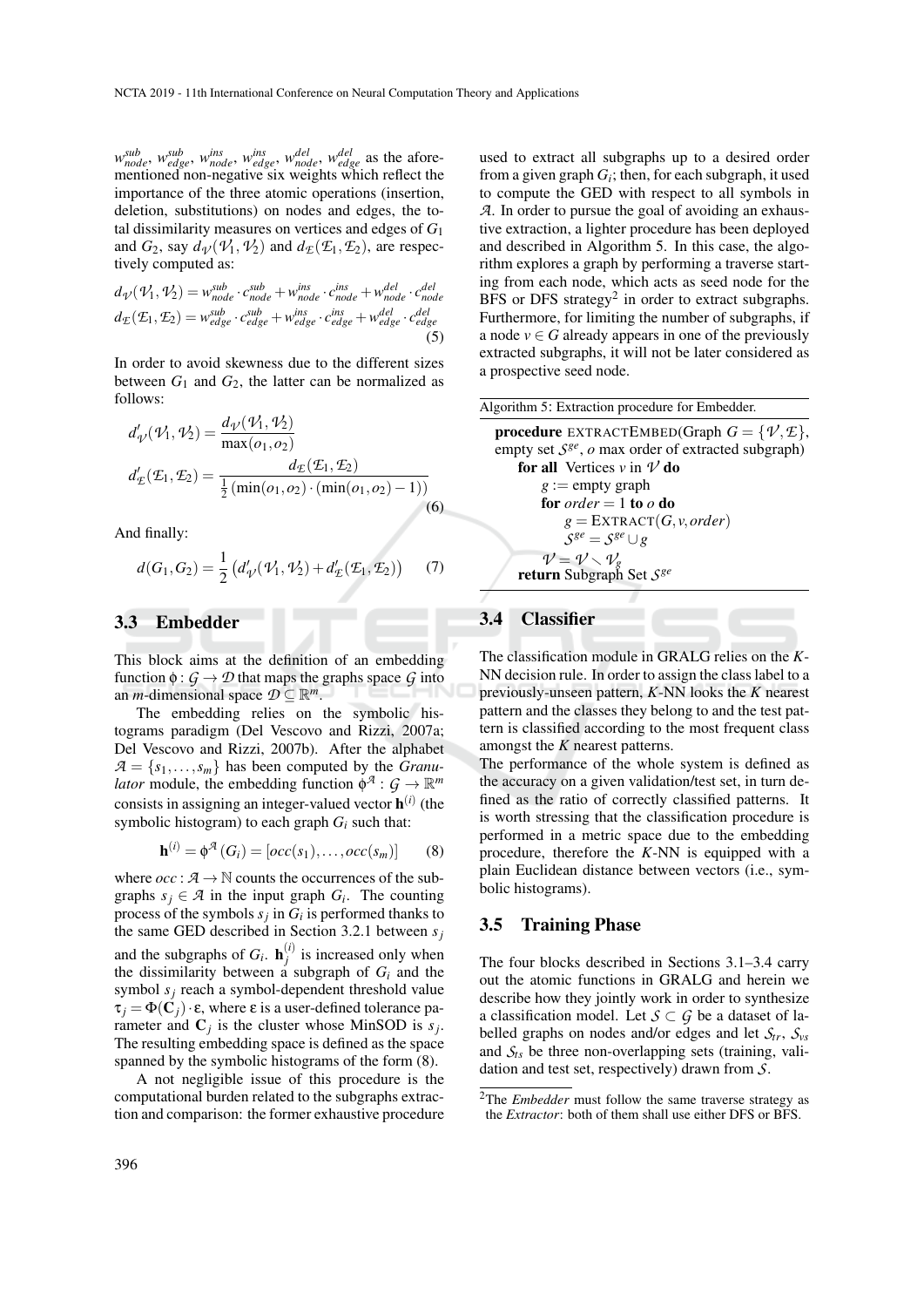Table 1: Characteristic of IAM datasets used for testing: size of Training (tr), Validation (vl) and Test (ts) set, number of classes (*# classes*), types of nodes and edges labels, average number of nodes and edges, whether the dataset is uniformly distributed amongst classes or not (*Balanced)*.

| <b>Database</b> | size $(tr, vl, ts)$ | # classes | node labels                       | edge labels | $Avg \# nodes$ | Avg # edges | <b>Balanced</b> |
|-----------------|---------------------|-----------|-----------------------------------|-------------|----------------|-------------|-----------------|
| Letter-L        | 750, 750, 750       | 15        | $\mathbb{R}^2$                    | none        | 4.7            | 3.1         |                 |
| Letter-M        | 750, 750, 750       | 15        | $\mathbb{R}^2$                    | none        | 4.7            | 3.2         |                 |
| Letter-H        | 750, 750, 750       | 15        | $\mathbb{R}^2$                    | none        | 4.7            | 4.5         |                 |
| <b>GREC</b>     | 286, 286, 528       | 22        | string + $\mathbb{R}^2$           | tuple       | 11.5           | 12.2        |                 |
| <b>AIDS</b>     | 250, 250, 1500      |           | string + integer + $\mathbb{R}^2$ | integer     | 15.7           | 16.2        | N               |

The training procedure starts with the *Extractor* (Section 3.1) that expands graphs in  $S_{tr}$  using either BFS or DFS in order to return the set of subgraphs  $S_t^g$ which are used as the main input for the *Granulator* module.

#### 3.5.1 Optimized Alphabet Synthesis via Genetic Algorithm

The *Granulator* block (Section 3.2) depends on several parameters whose suitable values are strictly problem and data-dependent and are hardly known a-priori. For this reason, a genetic algorithm is in charge of automatically tune these parameters in order to sythesize the alphabet *A*.

The genetic code is given by:

where:

• *Q* is maximum number of allowed clusters for the BSAS procedure

 $[Q \quad \tau_F \quad \eta \quad \Omega \quad \Pi]$  (9)

- $\tau_F$  is the threshold that discards low quality clusters in order to form the alphabet
- η is the trade-off parameter for weighting compactness and cardinality in the cluster quality in $dex$   $(1)$
- $\Omega = \{w_{node}^{sub}, w_{edge}^{sub}, w_{node}^{ins}, w_{edge}^{ins}, w_{node}^{del}, w_{edge}^{del}\}$  is the set composed by the six weights for the GED (see Section 3.2.1)
- $\Pi = {\pi_v, \pi_e}$  is the set of parameters for the dissimilarity measures between nodes  $d_v^{\pi_v}$  and edges  $d_e^{\pi_e}$ , if applicable (see Section 3.2.1).

Each individual from the evolving population considers the set of subgraphs  $S_{tr}^g$  extracted from  $S_{tr}$  and runs several BSAS procedures with different threshold values θ where at most *Q* clusters can be discovered in each run and where the dissimilarity between graphs is evaluated using the nBMF procedure as in Section 3.2.1 by considering the six weights  $\Omega$  and (possibly) the parameters  $\Pi$ , if the vertices and/or nodes dissimilarities are parametric themselves. At the end of the clustering procedures, each cluster is evaluated thanks to the quality index (1) using the parameter  $\eta$  for weighting the convex linear combination and clusters whose value is above  $\tau_F$  are discarded and their representatives will not form the alphabet. Once the alphabet *A* is synthesized, the *Embedder* (Section 3.3) extracts  $S_{tr}^{ge}$  and  $S_{vs}^{ge}$  from  $S_{tr}$  and  $S_{vs}$  and exploits *A* in order to map both the training set and the validation set towards a metric space (say  $\mathcal{D}_{tr}$  and  $\mathcal{D}_{vs}$ ) using the same GED previously used for BSAS, along with the corresponding parameters Ω and Π. The classifier is trained on  $\mathcal{D}_{tr}$  and its accuracy is evaluated on  $\mathcal{D}_{vs}$ . The latter serves as the fitness function for the individual itself. Standard genetic operators (mutation, selection, crossover and elitism) take care of moving from one generation to the next. At the end of the evolution, the best individual is retained, especially the portions of the genetic code  $\Omega^*$  and  $\Pi^*$ , along with the alphabet  $A^*$  synthesized using its genetic code.

#### 3.5.2 Feature Selection Phase

The *Granulator* may produce a large set of symbols in  $A^*$ , hence the dimension of the embedding space may result large as well. In order to shrink the dimensionality of the embedding space (i.e., the set of meaningful symbols), a feature selection procedure still based on genetic optimization is in charge to discard unpromising features, hence reducing the number of symbols in  $A^*$ , with a projection mask  $\mathbf{m} \in \{0,1\}^{|A^*|}$ . features corresponding to 1's are retained, whereas features corresponding to 0's are discarded. The projection mask is the genetic code for this second genetic optimization stage.

In this optimization step, each individual from the evolving population projects  $\mathcal{D}_{tr}$  and  $\mathcal{D}_{vs}$  on the subspace marked by non-zero elements in **m**, say  $\overline{\mathcal{D}}_{tr}$  and  $\overline{\mathcal{D}}_{vs}$ . The classifier is trained on  $\overline{\mathcal{D}}_{tr}$  and its accuracy is evaluated on  $\overline{\mathcal{D}}_{\nu s}$ . The fitness function is defined as a convex linear combination between the classifier accuracy on  $\overline{\mathcal{D}}_{\nu s}$  and the cost  $\mu$  of the mask **m** defined as:

$$
\mu = |\mathbf{m} == 1| / |\mathbf{m}| \tag{10}
$$

TIONS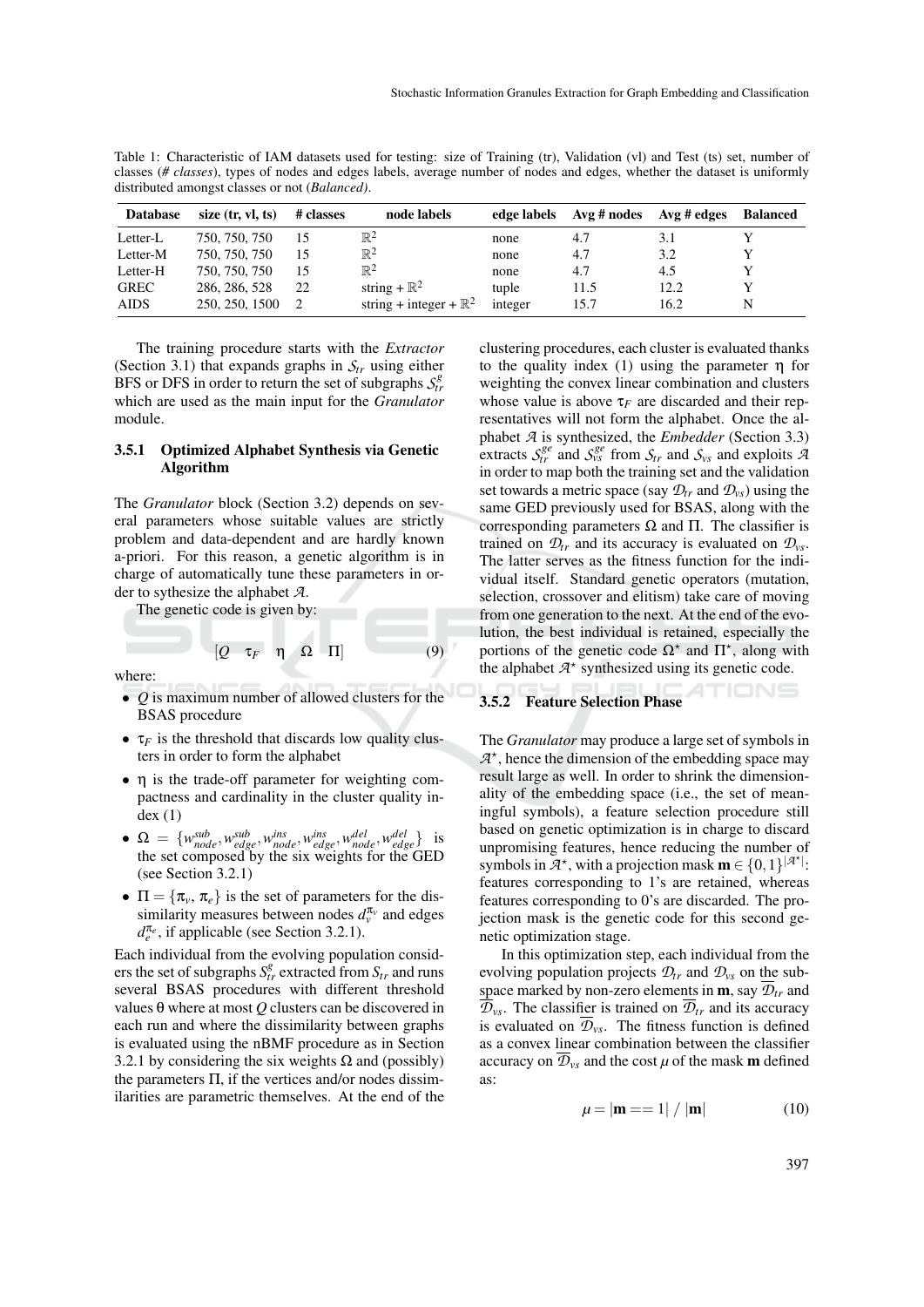weighted by a parameter  $\alpha \in [0,1]$  which weights performances and sparsity. At the end of the evolution the best projection mask  $m^*$  is retained and used in order to consider the reduced alphabet  $\overline{A}^*$ .

## 3.6 Synthesized Classification Model

From the two genetic optimization procedures,  $\Pi^*$ ,  $\Omega^*$  and  $\overline{A}^*$  are the main actors which completely characterize the classification model, hence the key components in order to classify previously unseen test data. Specifically, given a set of test data *Sts*, the *Embedder* evaluates  $S_{ts}^{ge}$  and performs the symbolic histograms embedding by matching symbols in  $\overline{A}^*$  using the GED equipped with parameters  $\Omega^*$  and  $\Pi^*$  (if applicable).

The *K*-NN classifier is trained on  $\overline{\mathcal{D}}_{tr}^{\star}$ , namely the training set projected using the best projection mask  $m<sup>*</sup>$  and the final performance is evaluated on the embedded test data.

## 4 TEST AND RESULTS

For addressing the proposed improvements over the original GRALG implementation, different graph datasets from the IAM repository (Riesen and Bunke, 2008) are considered (see Table 1 for list and description). Since labelled graphs on both nodes and edges have been considered, suitable dissimilarity measures have to be defined as well (cf. Section 3.2.1):

• *Letter:* Node labels are real-valued 2-dimensional vectors v of *x*, *y* coordinates and therefore the dissimilarity measure  $d<sub>v</sub>$  between two given nodes, say  $v^{(a)}$  and  $v^{(b)}$ , is defined as the plain Euclidean distance:

$$
d_{\nu}(v^{(a)}, v^{(b)}) = ||\mathbf{v}^{(a)} - \mathbf{v}^{(b)}||_2
$$

Conversely, edges are not labelled.

• *AIDS*: Node labels are composed by a string value *Schem* (chemical symbol), an integer *Nch* (charge) and a real-valued 2-dimensional vector v of *x*, *y* coordinates. For any two given nodes, their dissimilarity is evaluated as:

$$
d_{\nu}(v^{(a)}, v^{(b)}) = ||\mathbf{v}^{(a)} - \mathbf{v}^{(b)}||_2 + |N_{ch}^{(a)} - N_{ch}^{(b)}| +
$$
  
+  $d_{s}(S_{chem}^{(a)}, S_{chem}^{(b)})$ 

where  $d_s(S_{chem}^{(a)}, S_{chem}^{(b)}) = 1$  if  $S_{chem}^{(a)} \neq S_{chem}^{(b)}$ , and 0 otherwise. Conversely, the edge dissimilarity is discarded since not useful for the classification task.

• *GREC:* Node labels are composed by a string (*type*) and a real-valued 2-dimensional vector v. The dissimilarity measure  $d<sub>v</sub>$  between two different nodes is then defined as:

$$
d_v(v^{(a)}, v^{(b)}) = \begin{cases} 1 & \text{if type}^{(a)} = type^{(b)} \\ \|\mathbf{v}^{(a)} - \mathbf{v}^{(b)}\|_2 & \text{otherwise} \end{cases}
$$

Edge labels are defined by an integer value *f req* (frequency) that defines the number of *(type,angle)*-pairs where, in turn, *type* is a string which may assume two values (namely, *arc* or *line*) and *angle* is a real number. Given two edges, say  $e^{(a)}$  and  $e^{(b)}$  their dissimilarity is defined as follows:

1. If 
$$
freq^{(a)} = freq^{(b)} = 1
$$

$$
d_e(e^{(a)}, e^{(b)}) = \begin{cases} \alpha \cdot d^{\text{line}}(angle^{(a)}, angle^{(b)}) \\ \text{if type}^{(a)} = type^{(b)} = line \\ \beta \cdot d^{\text{arc}}(angle^{(a)}, angle^{(b)}) \\ \text{if type}^{(a)} = type^{(b)} = arc \\ \gamma \quad \text{otherwise} \end{cases}
$$

2. If 
$$
freq^{(a)} = freq^{(b)} = 2
$$
  
\n
$$
\begin{cases}\n\frac{\alpha}{2} \cdot d^{line}(angle_1^{(a)}, angle_1^{(b)}) + \frac{\beta}{2} \cdot d^{arc}(angle_2^{(a)}, angle_2^{(b)}) \\
\quad + \frac{\beta}{2} \cdot d^{arc}(angle_2^{(a)}, angle_2^{(b)})\n\end{cases}
$$
\nif  $type^{(a)} = type^{(b)} = line$   
\n
$$
\frac{\alpha}{2} \cdot d^{line}(angle_2^{(a)}, angle_2^{(b)}) + \frac{\beta}{2} \cdot d^{arc}(angle_1^{(a)}, angle_1^{(b)})
$$
\nif  $type^{(a)} = type^{(b)} = arc$   
\n
$$
\gamma
$$
 otherwise

3. If 
$$
freq^{(a)} \neq freq^{(b)}
$$
  
\n $d_e(e^{(a)}, e^{(b)}) = \delta$ 

where  $d^{line}$  and  $d^{arc}$  are the module distance normalized respectively in  $[-\pi, \pi]$  and  $[0, \arctan x]$ .  $\alpha, \beta, \gamma, \delta \in [0,1]$  is the set of parameters  $\Pi$  defined in Section 3.5.1 which shall be optimized by the genetic algorithm.

Table 2: Number of subgraphs extracted  $(o = 5)$  by the exhaustive procedure.

| <b>Dataset</b> | $ \mathcal{S}_{tr}^g $ | $ \mathcal{S}_{\nu l}^g $ | $ \mathcal{S}^g_{t\mathrm{c}} $ |
|----------------|------------------------|---------------------------|---------------------------------|
| Letter-L       | 21165                  | 20543                     | 21435                           |
| Letter-M       | 8582                   | 8489                      | 8560                            |
| Letter-H       | 8193                   | 7976                      | 8111                            |
| <b>GREC</b>    | 27119                  | 28581                     | 50579                           |
| <b>AIDS</b>    | 35208                  | 35692                     | 220108                          |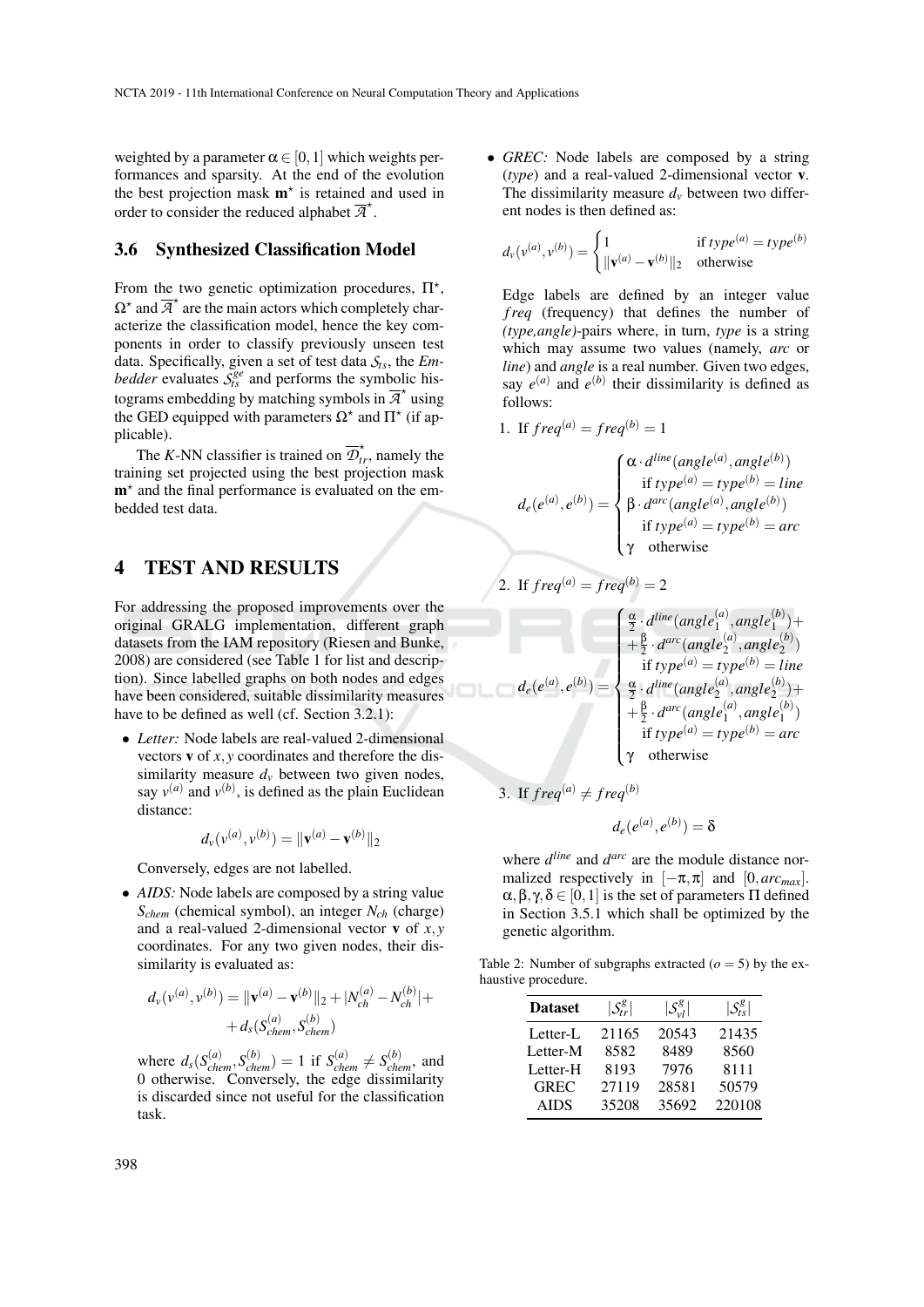The implementation has been developed in C++, using the SPARE<sup>3</sup> (Livi et al., 2014) and Boost libraries<sup>4</sup>. Tests have been performed on a workstation with Linux Ubuntu 18.04, 4-cores Intel i7- 3770K@3.50GHz equipped with 32GB of RAM.

For the sake of benchmarking, the number of subgraphs extracted from the training set, validation set and test set by the former exhaustive procedure has been reported in Table 2. In our tests, we followed the random extraction procedure defined in Algorithm 1, setting up the maximum number of allowed subgraphs *W* equal to a given percentage of  $|S_{tr}^g|$  (cf. Table 2). The subgraphs for the embedding strategy are extracted by following the procedure described in Algorithm 5. Both of the traverse strategies (BFS and DFS) have been considered for comparison and the number of resulting subgraphs needed for the embedding procedure are reported in Table 3.

The system parameters are defined as follow:

- $-W = 10\%, 30\%, 50\% \text{ of } |S_{tr}^g|$
- $\rho = 5$  the maximum order of the extracted subgraphs
- 20 individuals for the population of both genetic algorithms
- 20 generations for the first genetic algorithm (alphabet optimization)
- 50 generations for the second genetic algorithm (feature selection)
- $-\alpha = 1$  in the fitness function for the second genetic algorithm (no weight to sparsity)
- $-K = 5$  for the *K*-NN classifier
- $-\varepsilon = 1.1$  as tolerance value for the symbolic histograms evaluation.

| <b>Dataset</b> | <b>Traverse</b> | $\vert S^{ge}_{tr}$ | $S^{ge}_{vl}$ | $S_{ts}^{ge}$ |
|----------------|-----------------|---------------------|---------------|---------------|
| Letter-L       | <b>BFS</b>      | 5451                | 5371          | 5428          |
|                | <b>DFS</b>      | 4266                | 4192          | 4253          |
| Letter-M       | <b>BFS</b>      | 5311                | 5293          | 5243          |
|                | <b>DFS</b>      | 4336                | 4234          | 4213          |
| Letter-H       | <b>BFS</b>      | 4513                | 4355          | 4305          |
|                | <b>DFS</b>      | 4495                | 4391          | 4290          |
| <b>AIDS</b>    | <b>BFS</b>      | 6701                | 6833          | 41149         |
|                | <b>DFS</b>      | 11776               | 11893         | 71294         |
| <b>GREC</b>    | <b>BFS</b>      | 5141                | 5119          | 9508          |
|                | DFS             | 6076                | 6219          | 11223         |
|                |                 |                     |               |               |

Table 3: Number of subgraphs extracted for the embedding block using Algorithm 5 with BFS and DFS.

<sup>3</sup>https://sourceforge.net/projects/libspare/ <sup>4</sup>http://www.boost.org/

In Figure 1, we compare the performances achieved by the exhaustive procedure in terms of accuracy on the test set (in percentage) and total wall-clock time (in minutes) against the proposed subsampling procedures. Due to the intrinsic randomness in the training procedures, results herein presented have been averaged across five runs. The random extraction procedure has been tested with three different values of *W*, up to a maximum subgraph order *o*. It is noteworthy that aim of our analyses is to investigate on how the subsampling rate impacts on accuracy, memory footprint and running times: as such, all parameters except *W* itself have been kept constant.

By matching Figures 1a and 1b, it is possible to see that the novel strategies lead to comparable results (in terms of accuracy) with those obtained by the exhaustive procedure for every value of *W*. The only remarkable shift can be observed for GREC (approximately 5%). It is worth remarking that the performances of the classification block are strongly influenced by the efficiency of the mapping function in preserving the graph input space properties into the R *<sup>m</sup>* space. This can be achieved only if the information granules extracted are indeed meaningful representatives of the considered dataset(s). For all datasets, clearly some properties emerge even by performing a strong subsampling of the prospective subgraphs.

Other than comparable results in terms of accuracy, remarkable improvements in terms of running time can be observed as well (Figures 1c and 1d). This is due to the lower number of subgraphs returned by the *Extractor* driving mainly the *Granulator* and due to the traverse strategy adopted by the *Embedder* before the evaluation of the symbolic histograms. Recalling Section 3.5.1, the genetic algorithm must repeat several times the entire procedure of granulation, embedding and classification in order to optimize the parameters involved. This task involves the GED computation many times, which can be very intensive and time consuming. By matching Table 1 and Figures 1c–1d, clearly the advantages of subsampling are more and more evident as the dataset size increases and/or in presence of complex semantic information on nodes/edges, as their dissimilarity measures impact the overall GED computational burden.

## 5 CONCLUSIONS

In this paper, we addressed the possibility of designing a Granular Computing-based classification system for labelled graphs by performing stochastic extraction procedures on the training data in order to im-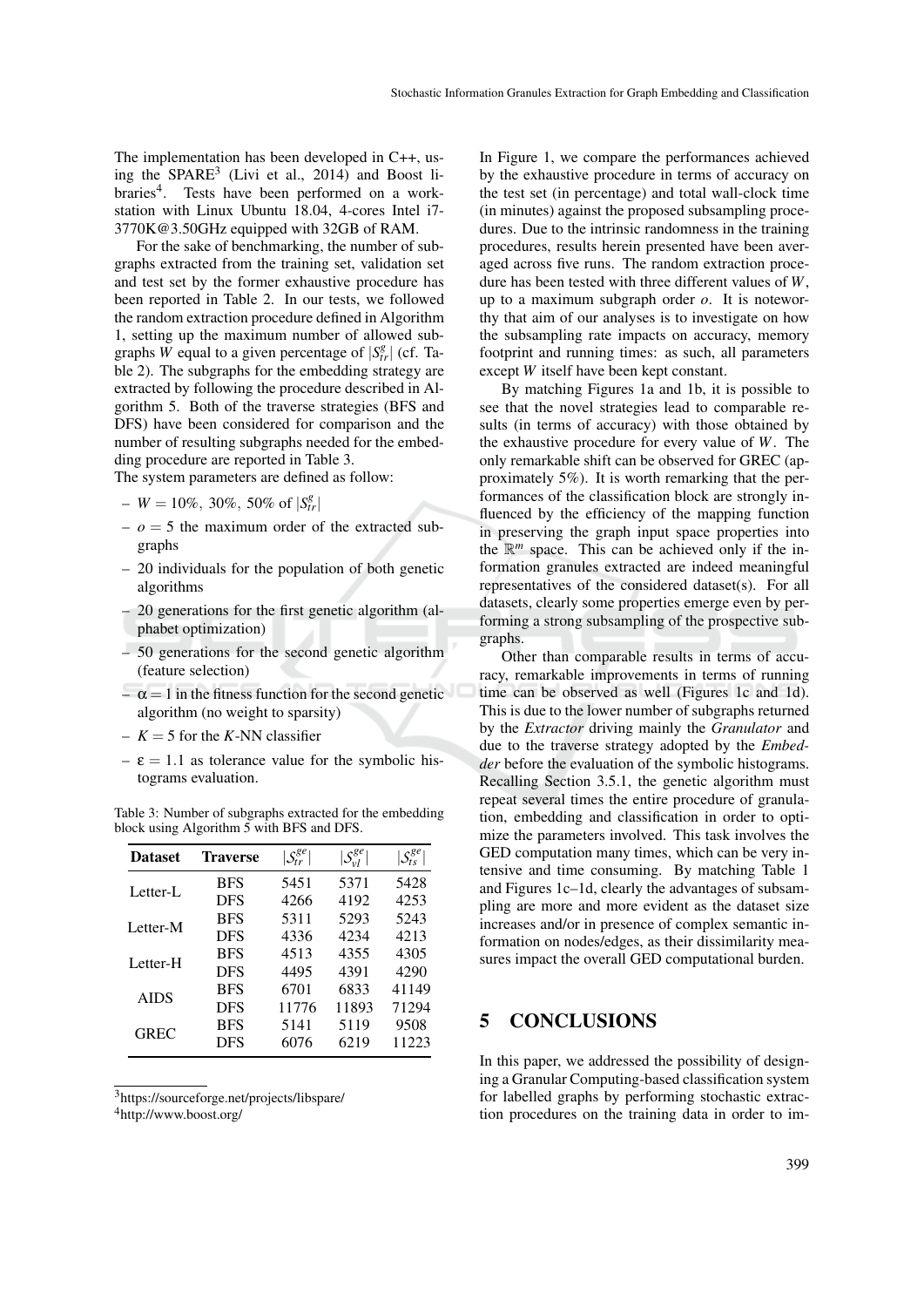

Figure 1: Comparison between the exhaustive procedure and the proposed stochastic sampling.

prove the information granulation procedure both in terms of running time and memory footprint. The hypothesis behind a stochastic granulation procedure is that the information (regularities), whether present in the dataset, can still be observed if subsamples of the dataset itself are considered. In plainer words, meaningful clusters are still visible.

In order to prove this concept, we equipped GRALG with a different granulation procedure that instead of finding information granules on the entire set of possible subgraphs, such subgraphs are extracted by performing stochastic extraction procedures driven by well-known graph traversing algorithms, namely DFS and BFS. These two strategies are also considered when building the embedding space, since the symbolic histograms paradigm relies on counting how many times the symbols from the alphabet appear in the original graphs. Indeed, DFS and

BFS have been used to traverse the input graphs and match the resulting subgraphs with the alphabet.

This lightweight procedure for extracting subgraphs both at granulation stage and at embedding stage drastically outperforms the former exhaustive procedure in terms of memory footprint and running times and, at the same time, results in terms of accuracy on the test set are comparable with respect to the former case. The achieved results somehow prove our hypothesis, at least for the considered datasets, showing that clustering techniques may be promising for synthesizing information granules even with random subsampling. This is particularly crucial in Big Data scenarios, where the memory footprint is a delicate issue and where redundancies and noisy patterns can easily be found in massive datasets.

Nonetheless, the overall system keeps the peculiar properties typical of information granulation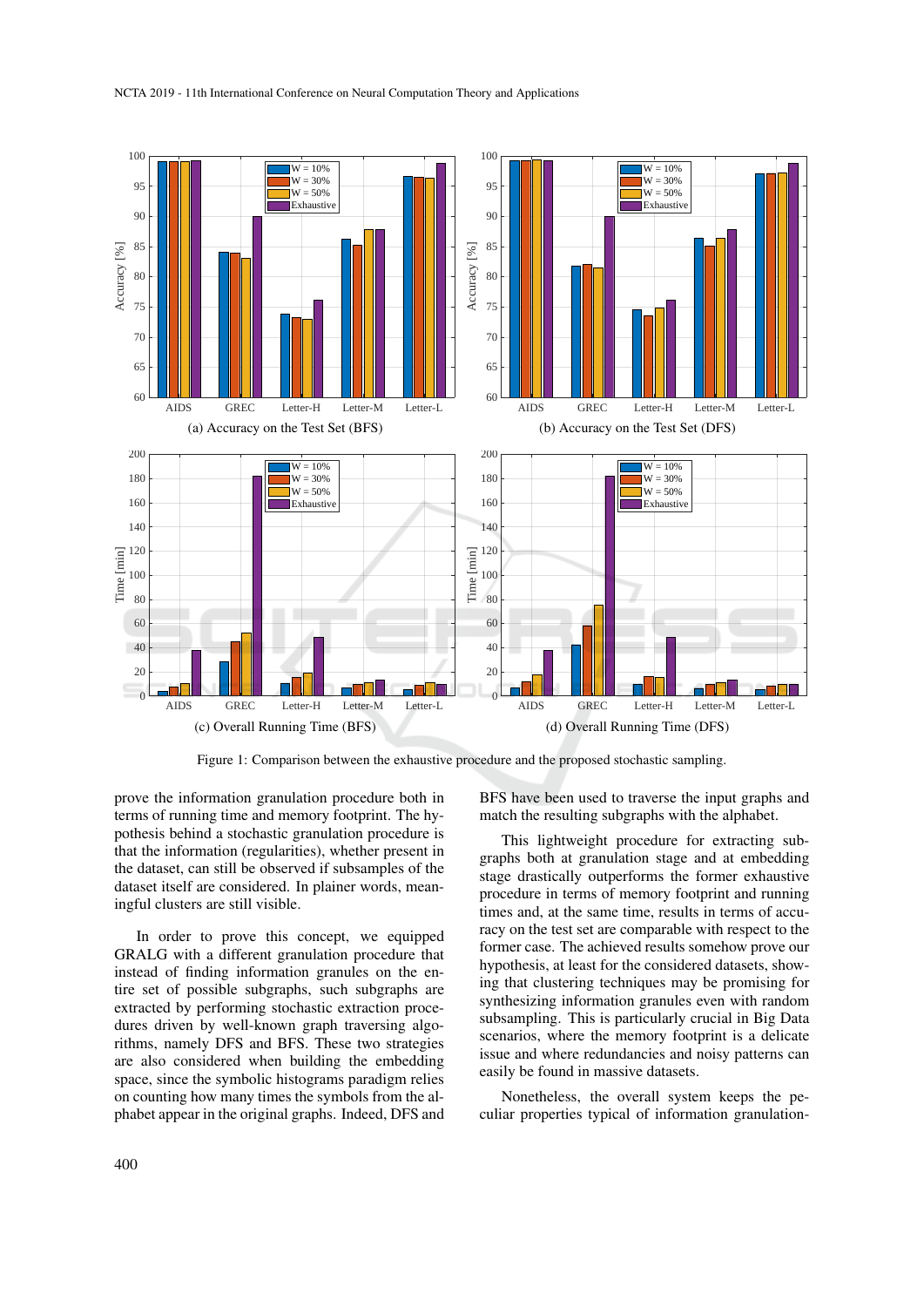based systems, namely the human-interpretability of the synthesized model. Indeed, the resulting information granules can give insights to field-experts about the modelled system. This aspect is stressed by the second genetic optimization, which is in charge of shrinking the alphabet size, hence finding the subset of information granules better related to the semantic behind the classification problem at hand.

As already mentioned, subsampling procedures are appealing especially in Big Data scenarios. As such, future research avenues can consider the implementation of the proposed alphabet synthesis techniques in parallel and distributed frameworks (Dean and Ghemawat, 2008; Zaharia et al., 2010), eventually following multi-agent paradigms (Cao et al., 2009; Altilio et al., 2019), or by means of dedicated hardware (Tran et al., 2016; Cinti et al., 2019) in order to properly face massive datasets and/or datasets with non-trivial semantic information on both nodes and edges. Thanks to these paradigms, the dataset can be shred across several computational units and, most importantly, the GED evaluation can be performed in parallel, being it the most computationally expensive step in the synthesis procedure.

## **REFERENCES**

- Altilio, R., Di Lorenzo, P., and Panella, M. (2019). Distributed data clustering over networks. *Pattern Recognition*, 93:603 – 620.
- Bai, X. (2012). *Graph-Based Methods in Computer Vision: Developments and Applications: Developments and Applications*. IGI Global.
- Bargiela, A. and Pedrycz, W. (2006). The roots of granular computing. In *2006 IEEE International Conference on Granular Computing*, pages 806–809.
- Bargiela, A. and Pedrycz, W. (2008). Toward a theory of granular computing for human-centered information processing. *IEEE Transactions on Fuzzy Systems*, 16(2):320–330.
- Bianchi, F. M., Livi, L., Rizzi, A., and Sadeghian, A. (2014a). A granular computing approach to the design of optimized graph classification systems. *Soft Computing*, 18(2):393–412.
- Bianchi, F. M., Scardapane, S., Livi, L., Uncini, A., and Rizzi, A. (2014b). An interpretable graph-based image classifier. In *2014 International Joint Conference on Neural Networks (IJCNN)*, pages 2339–2346.
- Bianchi, F. M., Scardapane, S., Rizzi, A., Uncini, A., and Sadeghian, A. (2016). Granular computing techniques for classification and semantic characterization of structured data. *Cognitive Computation*, 8(3):442– 461.
- Bunke, H. (1997). On a relation between graph edit distance and maximum common subgraph. *Pattern Recognition Letters*, 18(8):689 – 694.
- Bunke, H. (2000). Graph matching: Theoretical foundations, algorithms, and applications. In *Proceedings of Vision Interface*, pages 82–88.
- Bunke, H. (2003). Graph-based tools for data mining and machine learning. In Perner, P. and Rosenfeld, A., editors, *Machine Learning and Data Mining in Pattern Recognition*, pages 7–19, Berlin, Heidelberg. Springer Berlin Heidelberg.
- Bunke, H. and Allermann, G. (1983). Inexact graph matching for structural pattern recognition. *Pattern Recognition Letters*, 1(4):245 – 253.
- Cao, L., Gorodetsky, V., and Mitkas, P. A. (2009). Agent mining: The synergy of agents and data mining. *IEEE Intelligent Systems*, 24(3):64–72.
- Cinti, A., Bianchi, F. M., Martino, A., and Rizzi, A. (2019). A novel algorithm for online inexact string matching and its fpga implementation. *Cognitive Computation*.
- Cortes, C. and Vapnik, V. (1995). Support-vector networks. *Machine learning*, 20(3):273–297.
- Cover, T. M. and Hart, P. E. (1967). Nearest neighbor pattern classification. *IEEE Transactions on Information Theory*, 13(1):21–27.
- Dean, J. and Ghemawat, S. (2008). Mapreduce: simplified data processing on large clusters. *Communications of the ACM*, 51(1):107–113.
- Del Vescovo, G., Livi, L., Frattale Mascioli, F. M., and Rizzi, A. (2014). On the problem of modeling structured data with the minsod representative. *International Journal of Computer Theory and Engineering*, 6(1):9.
- Del Vescovo, G. and Rizzi, A. (2007a). Automatic classification of graphs by symbolic histograms. In *2007 IEEE International Conference on Granular Computing (GRC 2007)*, pages 410–416. IEEE.
- Del Vescovo, G. and Rizzi, A. (2007b). Online handwriting recognition by the symbolic histograms approach. In *2007 IEEE International Conference on Granular Computing (GRC 2007)*, pages 686–686. IEEE.
- Di Noia, A., Martino, A., Montanari, P., and Rizzi, A. (2019). Supervised machine learning techniques and genetic optimization for occupational diseases risk prediction. *Soft Computing*.
- Di Paola, L. and Giuliani, A. (2017). *Protein–Protein Interactions: The Structural Foundation of Life Complexity*, pages 1–12. American Cancer Society.
- Ding, S., Du, M., and Zhu, H. (2015). Survey on granularity clustering. *Cognitive neurodynamics*, 9(6):561–572.
- Ghosh, S., Das, N., Gonçalves, T., Quaresma, P., and Kundu, M. (2018). The journey of graph kernels through two decades. *Computer Science Review*, 27:88–111.
- Giuliani, A., Filippi, S., and Bertolaso, M. (2014). Why network approach can promote a new way of thinking in biology. *Frontiers in Genetics*, 5:83.
- Han, J. and Lin, T. Y. (2010). Granular computing: Models and applications. *International Journal of Intelligent Systems*, 25(2):111–117.
- Howard, N. and Lieberman, H. (2014). Brainspace: Relating neuroscience to knowledge about everyday life. *Cognitive Computation*, 6(1):35–44.